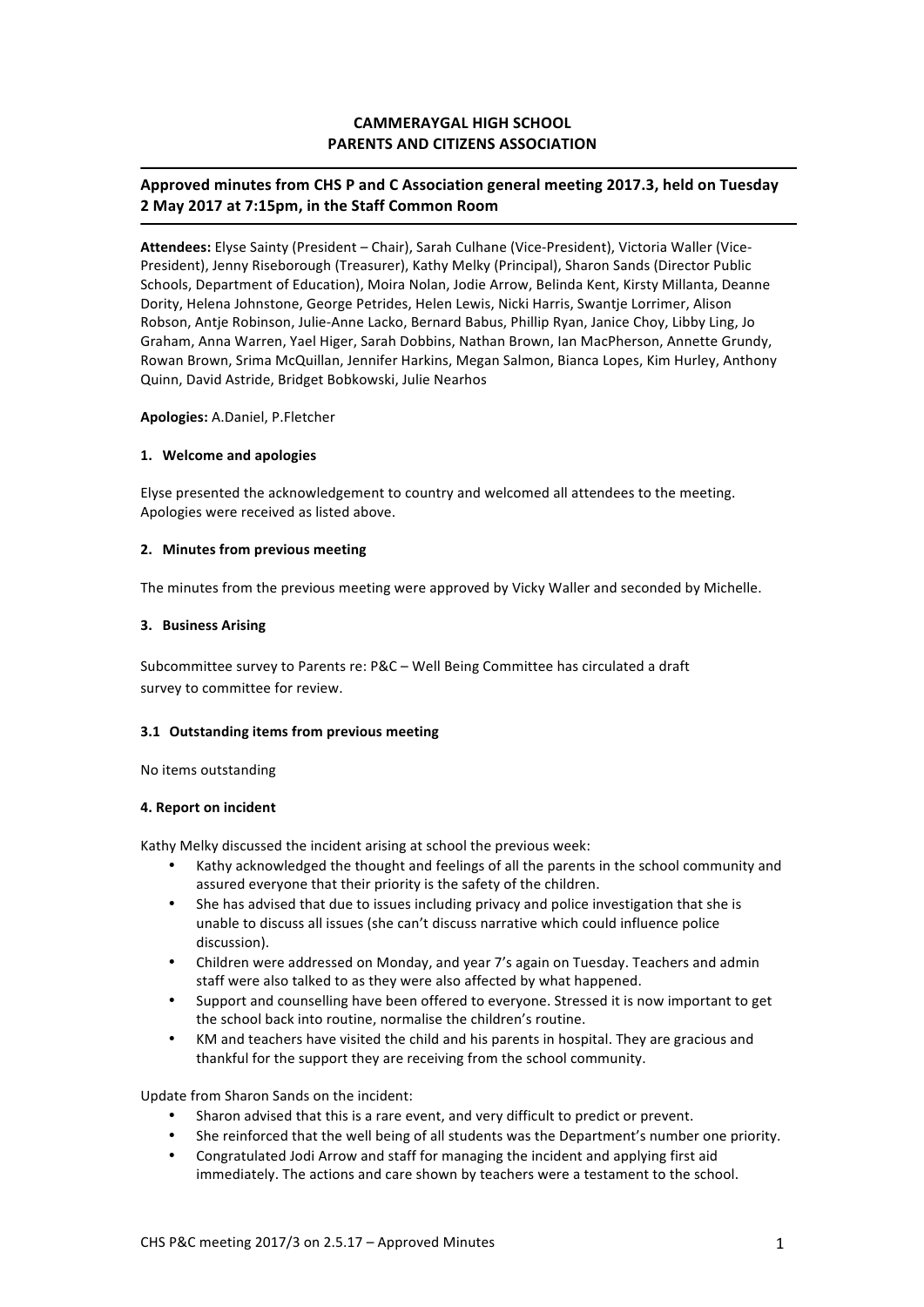- In the event of a critical incident the result is automatic suspension. She advised parents that all processes and procedures to be followed in such an event are listed on Department website.
- Kathy is following all protocols as per their guidelines.
- Assured everyone that there is a team working behind the scenes.
- Guaranteed us that their priority is the wellness of our children.
- Sharon asked the school community to be supportive of the department and the school and suggested that the sooner we help our children (and ourselves) to move past rumours and get back to routine the better things will be for them.

All parents were advised that if they thought their children required extra support or counselling to use the resources that the school and department offered.

Questions were taken from the floor and answered by Kathy Melky and Sharon Sands.

Discussion closed with Elyse Sainty thanking Sharon and Kathy and all the parents for sharing their views and for the respectful conversation that took place.

# **5. Update on Senior Campus Plans**

Sharon Sands provided an update as follows:

- Consultations are taking place.
- Project Review Group will review once feedback is received and surveys are done.
- Funding and sign off are as per Educational Facilities Guidelines (EFSG).
- She won't sign off on anything that does not fit our requirements including fully functional hall/theatre/sports centre.

Srima McQuillan (P&C representative on PRG) made additional comments:

- Impressed by designs so far, lots of creativity in the designs, designed for the future. Key issue has been the hall and the need to optimise recreational areas.
- Suggestion that we tie in with other pools of money to increase spend, e.g. P&C funds, council contributions (Sharon advised we would need to talk to Cameron Lang, the project manager).

Parents are encouraged to go to the consultation meetings and complete the online survey.

P&C need to start thinking of fundraising opportunities to fill in gaps in funding, need to be thinking ahead.

# **6. Reports**

# **6.1 Principals Report**

No detailed report handed in. Kathy spoke and advised:

- Kathy reminded everyone that the Cross Country was on Friday.
- They are in the process of electing school captains. Nominees in Year 9 gave outstanding speeches at assembly. Online voting process will take place, year 7-9 students, teachers and admin staff. Hope to give results at assembly on Thursday. Captains/Vice Captains will remain through to end of year 10.
- Debating comp starts next week.

#### **6.2 Presidents Report**

No report.

# **6.3 Treasurers Report**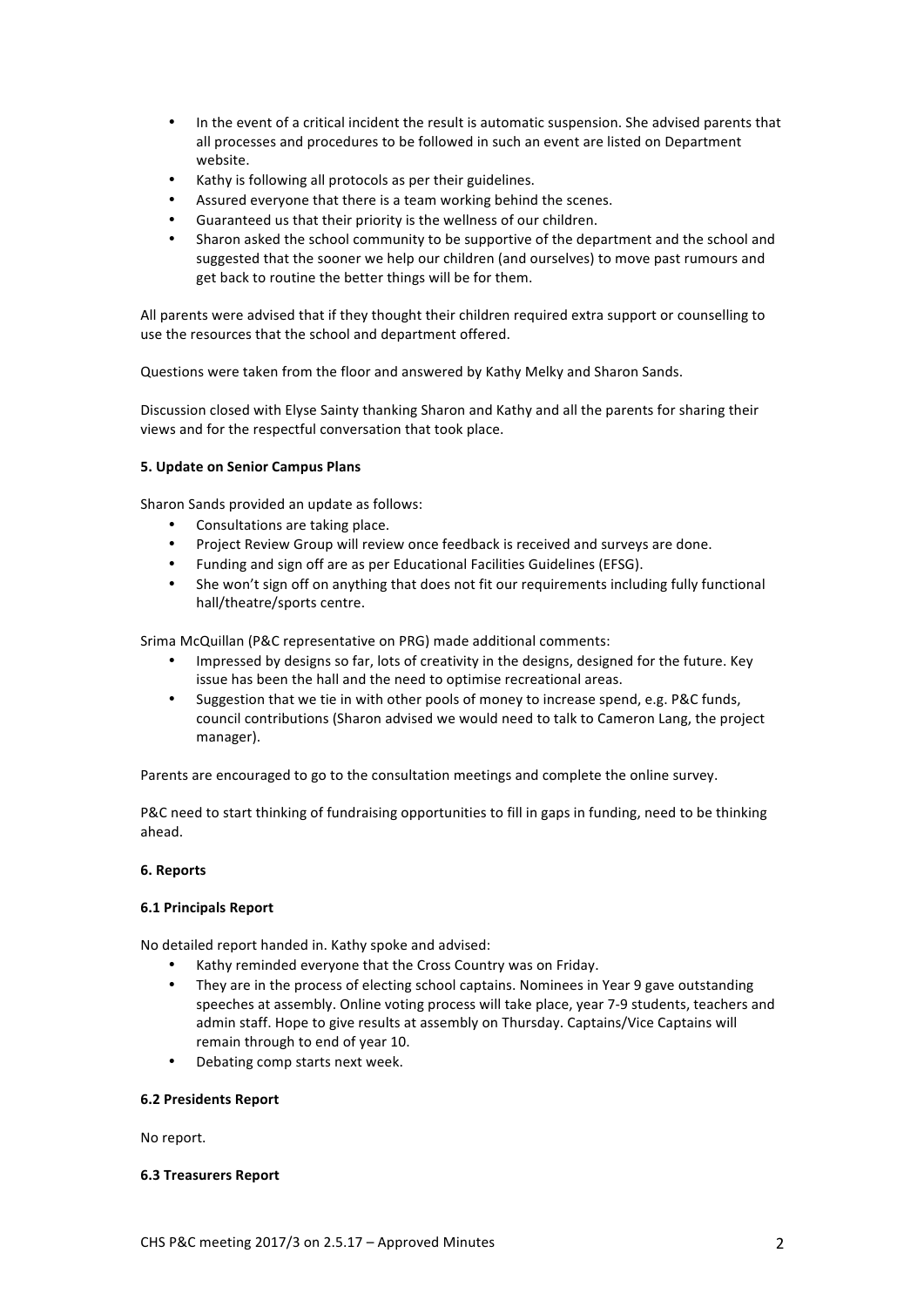As circulated. Had \$65,000 now \$61,000 (sports coaching). More funds will come out as we pay for Wishlist items.

## **6.4 Communications Sub-Committee**

No report submitted, however they now have two volunteers that are going to look after the P&C website.

Elyse suggested getting some positive stories about the school into local media

#### **6.5 Community and Environment Sub-Committee**

No written report. Michelle Passmore (?)advised that:

- She works for the Department of Health and is working on increasing our presence in the community. Is meeting with Royal North Shore Hospital to explore the potential of students doing community service there.
- Kathy Melky said there would also be a possibility to tie this in with the Duke of Edinburgh Awards.

## **6.6 Music Committee**

No written report submitted, however noted music teacher. Kate is being proactive with feeder schools.

Action: We no longer have a timpani as it was on loan from Chatswood High. Sharon Sands has *advised committee to come to her first as she might have access to one.* 

#### **6.7 Social Committee**

No written report. Belinda reported that:

- Approx. \$1122 was raised from the Bake Sale on By-Election Day. Thank you to everyone that contributed and helped out on the day.
- Looking for ideas for a parents/children social event this term. Walk//hike suggested

#### **6.8 Sports Committee**

No written report. Alison reported that:

- Urgently need year 7 girls to join the soccer team if anyone has a child interested.
- Also looking for a few more year 8 girls for basketball ball team for next term.

#### **6.9 Uniform Committee**

#### No report.

Discussion took place on  $2^{nd}$  hand clothing store. Suggestion the children could run it. Would need to call out for volunteers to help children set-up a business model. Kathy would need to see if there was a space at school that could be used for this. Other suggestion is St Vinnies would be happy to give us a space in their shop to use for our  $2<sup>nd</sup>$  hand shop.

#### Action for next meeting: Discuss further second hand uniform shop.

# **6.10 Wellbeing Committee**

No written report. Megan Salmon reported that:

They are currently talking to the school about aligning wellness with their wellness program.